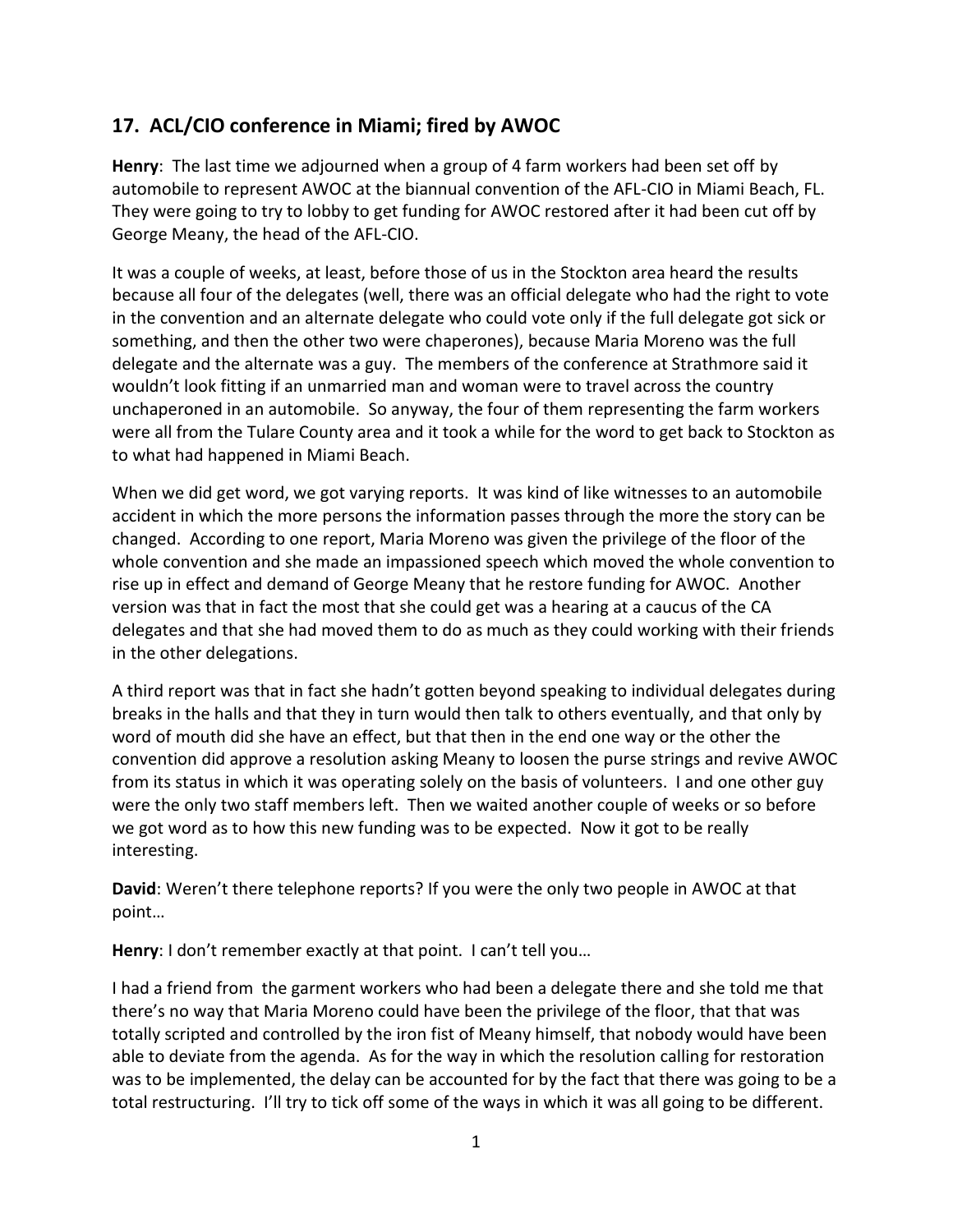To begin with, in the top echelons of the total ALF-CIO, Meany was not willing to let the Department of Organizing continue to be in charge of AWOK even though logically it should have been. In practice, the head of the Department of Organizing was a guy named Jack Livingston (I may have mentioned him from time to time in the past of this series). He was a close personal friend of Norman Smith. Norman Smith had recruited him through the Auto Workers Union back in the 1930s. Livingston had risen through the ranks to his present position whereas Smith had kind of been lost in the backwaters. Livingston had appointed Smith to head the AWOC only to reward him for their past friendship and to try to make up for the fact that he, Livingston, had risen and Smith hadn't. It was Smith's opportunity to have gone out in a blaze of glory, which unfortunately he didn't.

Meany could see that Livingston [did Henry mean Smith? – ed.] was not the man to head AWOC or to be in charge of the leadership of AWOC, so Meany set up what amounted to a board of overseers in CA, to be headed by the State Federation of Labor (a guy by the name of Thomas Pitts). He had no background in agriculture and was a very conservative labor bureaucrat. The other members of the Board of Overseers were also very solid and substantial old labor skates as we used to say. Some would use the term "pie cards," meaning that they were freeloaders, but in any event they were not going to allow any more adventures of the type that Smith blundered into in the Imperial Valley which led to 10s of thousands of dollars in legal fees and resulted in absolutely not gains whatsoever.

Smith himself was kept on in a kind of pensioned position, nominally he was called the Assistant Director, but the new Director was a guy named Al Green, whose background principally was in the Plasterer's Union, a building trades union, which like all AFL unions (as distinguished from CIO unions) was conservative. More recently, Green's entire contributions to the labor movement were as head of what they call "COPE," an acronym that stands for Committee on Political Education. In actual practice, it meant not educating workers so much as rounding them up to vote in whatever way the leadership wanted, which usually meant voting Democratic.

At that time, we're now talking about January 1962, what was shaping up in CA was a gubernatorial election. Pat Brown, the incumbent, was running for re-election and it looked very much as though the leading candidate for the Republican nomination was going to be none other than Richard Nixon. Nixon had run for President against Kennedy in 1960 and lost, but he had not lost his appetite for political office. He wanted to be governor and he had lot of friends in the Republican Party and so it looked as though he was going to be the nominee.

Green was appointed head of AWOC not in order to do any organizing of agricultural workers but in order to get out the vote for Pat Brown. At least this is what I figured out as I got to know him and observe his activities. It didn't look as though he had anything particularly for me to do so he wanted me to go around with him as he was getting set up to regularize the vote in the way that he wanted it to go by the right kinds of equipment. He wanted modern office equipment to handle large scale mailings – an addressograph machine is one thing I remember, a modern type of copying machine (the only thing we had at AWOC was some very old fashioned style of copier that used a heat process that I don't understand, but it was very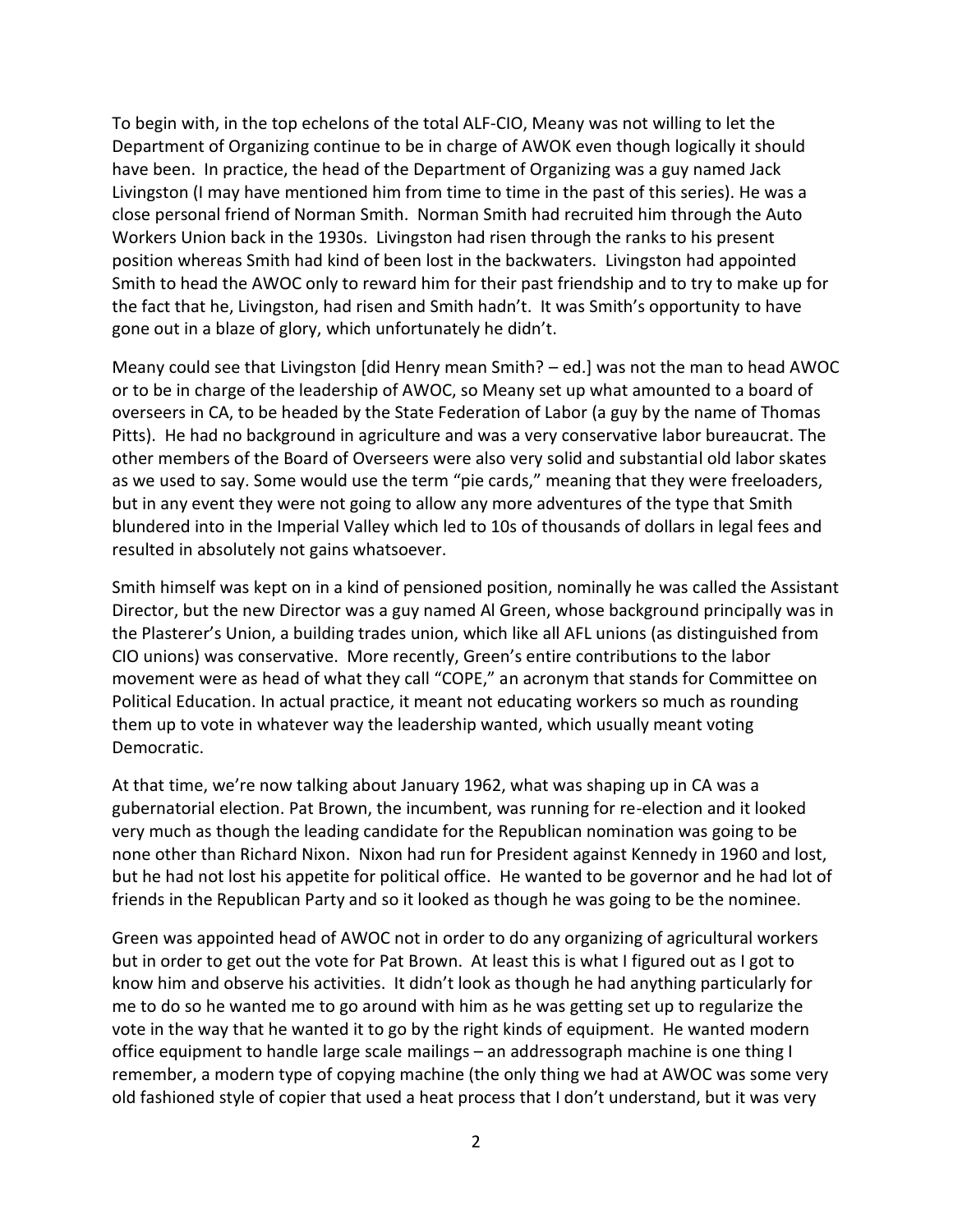out of date). I didn't know anything about office machines. I was seeing a woman – her name was Ellen – and you may possibly remember her because she and I were very close friends, and she knew a lot about office machines. She had a job operating a sophisticated machine that was better than a mimeograph machine (I can't remember the name of it). Between the two of us we went around with Al Green to places in SF and whatnot, and we all worked getting along quite well.

At just about that time, around February, the house right across the street from the headquarters of AWOC became available for rent. As it happens, the landlord was a major grower from the Stockton area. It wasn't being handled by a realtor, it was being handled directly by the owner. I recognized his name, so when I told him I was interested in it, I think he recognized my name also and he knew that I was with AWOC. I thought that that cooked my goose and that he wouldn't want to rent to me, but an agribusiness man is above all a businessmen and I guess he figured that I could be counted on to pay the rent and so he rented this house to me. At least I didn't have to sign a long term lease.

Then there came a time when it looked as though I could make myself useful as (I guess I was still called) the Director of Research. It seems that there was going to be a very important public hearing. It might even have been a series that went on for a couple or three days, chaired by a labor committee of the State Legislature on the subject of agricultural labor. The star witness from the liberal side was going to be the head of the State Federation of Labor, Tom Pitts. Tom Pitts, as I have said, knew nothing about agricultural labor, so I was asked to prepare his speech. I had been preparing speeches for Norman Smith for a couple of years so I did so. I knew a bit about how to avoid the use of long syllable words and high blown metaphors and fine writing like that. I tried to make it as down to earth as possible. So I did that, and then it began to occur to some of us that all of the scheduled speeches were going to be people with job titles representing some organization or another rather than individuals speaking only for themselves. Particularly absent were any farm workers speaking as farm workers with no affiliation one way or another.

On our own (now I guess I'm speaking of Ellen and myself), we began talking about lining up a few workers known to us personally as being reasonably articulate and able to break away for a day from whatever they might ordinarily be doing and willing to speak in public. In fact, we did get 3 or 4 lined up. The hearings were to be held in April and naturally there was probably not too much going on in terms of harvesting at that time of year. These people were very able and willing to take part. We weren't able to get them on the printed agenda but when the great day came (at least the day in which it would have been most appropriate for these farm workers to have spoken for themselves), I had a tape recorder and I was going to be busy operating that, so Ellen took it upon herself to find a moment with the chairman of the day's activities and asked him if at the end of the prepared speeches it would be possible to add a few minutes for these workers to speak. The guy said "yes."

So that's what happened and it went fairly well with the exception of my tape recorder, which misbehaved and began making a screeching noise at intervals that were so disconcerting that eventually I had to turn it off. But otherwise, I thought that the workers did very well and Pitts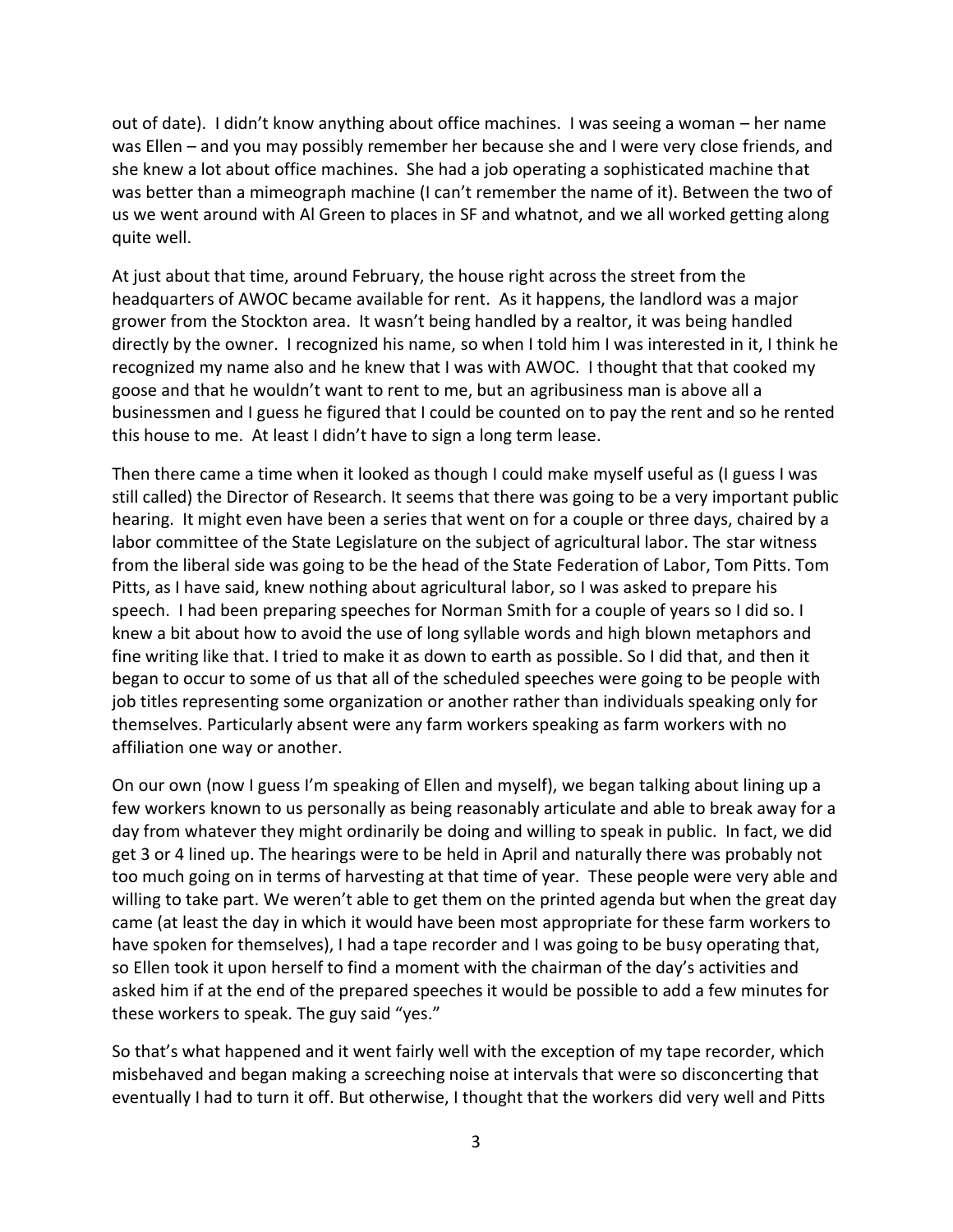stuck to my text a lot closer than Norman Smith ever had, so I thought that was somewhat of a success.

Two or three days went by when I got a message to report to Norman Smith's office, which was directly across the street. I had no inclining about what it might be about. When I got there he was looking very serious and in one corner of the room, sitting without saying anything but looking very serious also, was Al Green. Smith said, "Well, Hank, I hated this day, but it guess it had to come. We're going to have to let you go." I think that's pretty much verbatim what he said.

I guess I was silent for a moment or two or three and I guess I then said something to the effect of, "Any special reason?" Smith said, "Well, for one thing, Pitts was absolutely furious that you let those workers steal his thunder. He though he was to be the voice of California farm workers, period. You brought in 3 or 4 others that he had not been asked about." I could understand that. I didn't agree with it, of course, but I could understand it.

Then Smith said there was also the problem that you can't control your friend Ellen. I didn't pursue that because I had a pretty good idea about what he meant. It all came down to the fact that she had, when she was much younger, I guess in junior high school or possibly high school, joined an organization called the Young Pioneers. The Young Pioneers were what is known as a fellow traveling organization of people under the age of 18, who were too young to be members of the older fellow traveling organizations, which were dominated by the Communist Party. I don't know what the Young Pioneers did, but I'm pretty sure they didn't sit around talking about overthrowing the government by force and violence. The older folks in fellow traveling organization didn't sit around talking about that, either. They talked about helping refugees from the Spanish Civil War and things like that.

There was a period of history called the McCarthy Era. There was a Senator from Wisconsin named Joseph McCarthy who created a panic in liberal circles by making accusations of communists being rampant in the State Department and in the U.S. Army and everything you can possibly think of including some that were absurd on the very face of them. He succeeded in terrorizing a lot of left wing groups and a lot of them folded their sails including the Labor Movement. The AFL kicked out a number of its unions on grounds of being infiltrated or whatever might be the word. Even the CIO, although it was less inclined to be stampeded, if it found that one of its constituent unions did have a presence within its leadership, of people who looked kindly upon the Soviet experiment, they also were expelled. The ILWU, for example, was for a time expelled. The fact that my friend Ellen had at one time been a member of a group called the Young Pioneers League made her suspect, I guess for the rest of her life, and her friends suspect, including myself.

I can't recall but I think I was given a very short period of time to get my stuff cleaned out. I do remember that I was given such a short period that I didn't have time to go through documents in the AWOC headquarters do which I thought I had a right, including lots of stuff I had written, including memos and whatnot. On the last night Ellen and I spent the better part of the night copying everything that had my name on it from the master files of AWOC, using this archaic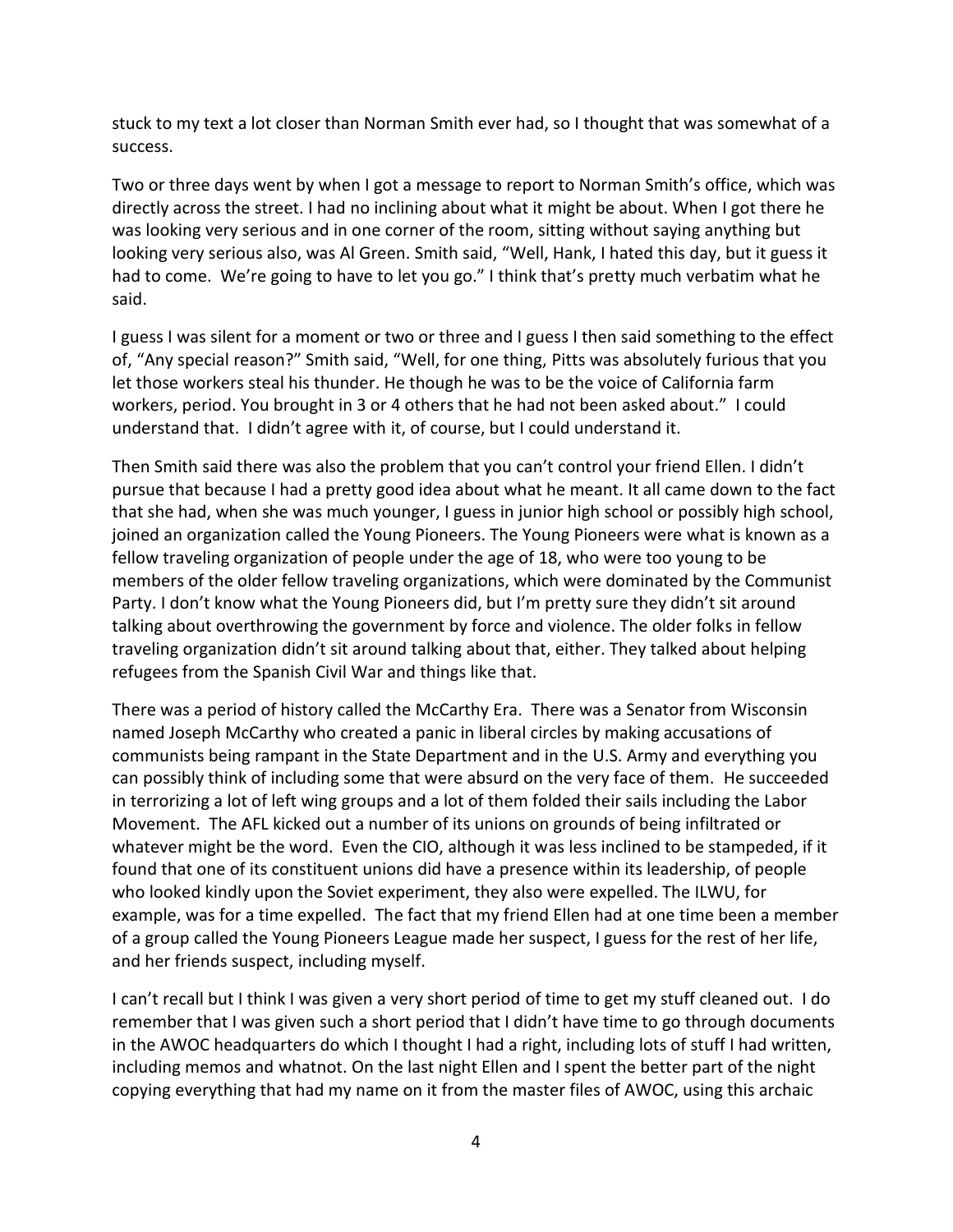copying device. The quality of the reproduction was very poor and also the very nature of this heating process, I think, meant that most of it must have faded away and been totally unusable eventually. I haven't had a chance to go back through it all. That would be one reason why I've never had the courage or the guts or whatever you might say to attempt something that I've always believed was needed, but no one has ever done, and I myself might have been able to do but haven't…and that is that history of the AWOC. It did play a role, for better or for worse, in the chain of events that eventually led to Chavez and his movement.

There would not have been the Chavez movement, at least in the form that it eventually assumed, if it hadn't been for the survival of AWOC. Those of us in the volunteer period kept it going. I think it would have disappeared entirely from view if we hadn't been there and if we hadn't had that Strathmore Conference, and if we hadn't sent back the 4 workers to Miami Beach and all the rest of it. We made a difference. I don't know exactly in what ways the history would have been different, but it would have been different. I've always regretted that the history of AWOC during those 2 or 3 years has never been attempted. Maybe it's not impossible, even now, if somebody was sufficiently interested in it and sufficiently young and vigorous. I am neither.

I didn't know what I was going to do after getting "cashiered." I thought that I was entitled to unemployment benefits since AWOC had been paying into the insurance fund. I knew enough about the system to know that if you're fired you're not entitled to benefits unless you want to go to some kind of administrative judge and argue that you were unjustly fired. But Norman Smith like me - he always showed that he did in various ways; he let me sleep in the floor of his apartment for months on end, and he would frequently take me out to lunch with him – and so he allowed me to give as the reason for my becoming unemployed that the organization was no longer able to afford the position of Director of Research.

So then, when I went to the Unemployment Office, I was able to put down as looking for another job as Director of Research for a labor union (laugh). Not bloody many of them. Therefore if I wanted the maximum of 6 months of benefits I could have had it because there were no other jobs. In fact, I didn't look seriously. Technically, I had to go to local unions of one sort or another, or write letters. I didn't have to go beyond a certain radius. There were all kinds of regulations. Mostly I was willing to lick my wounds for a while… and maybe feel a little sorry for myself and a little angry. I goofed off by making some home movies. If I look at the dates of those home movies that I made with you guys I believe, for example, that we made the pie showing movie during that period, and probably a few others.

**David**: Had you moved to Berkeley by that point?

**Henry**: By this time I had, of course, given up that rental right across the street from the AWOC headquarters, and moved back to an apartment on Kittredge in downtown Berkeley. A one bedroom apartment where I was living with Ellen. In fact, that was where the pie throwing movie was made.

**David**: I remember that. You were painting a lot during that period, too.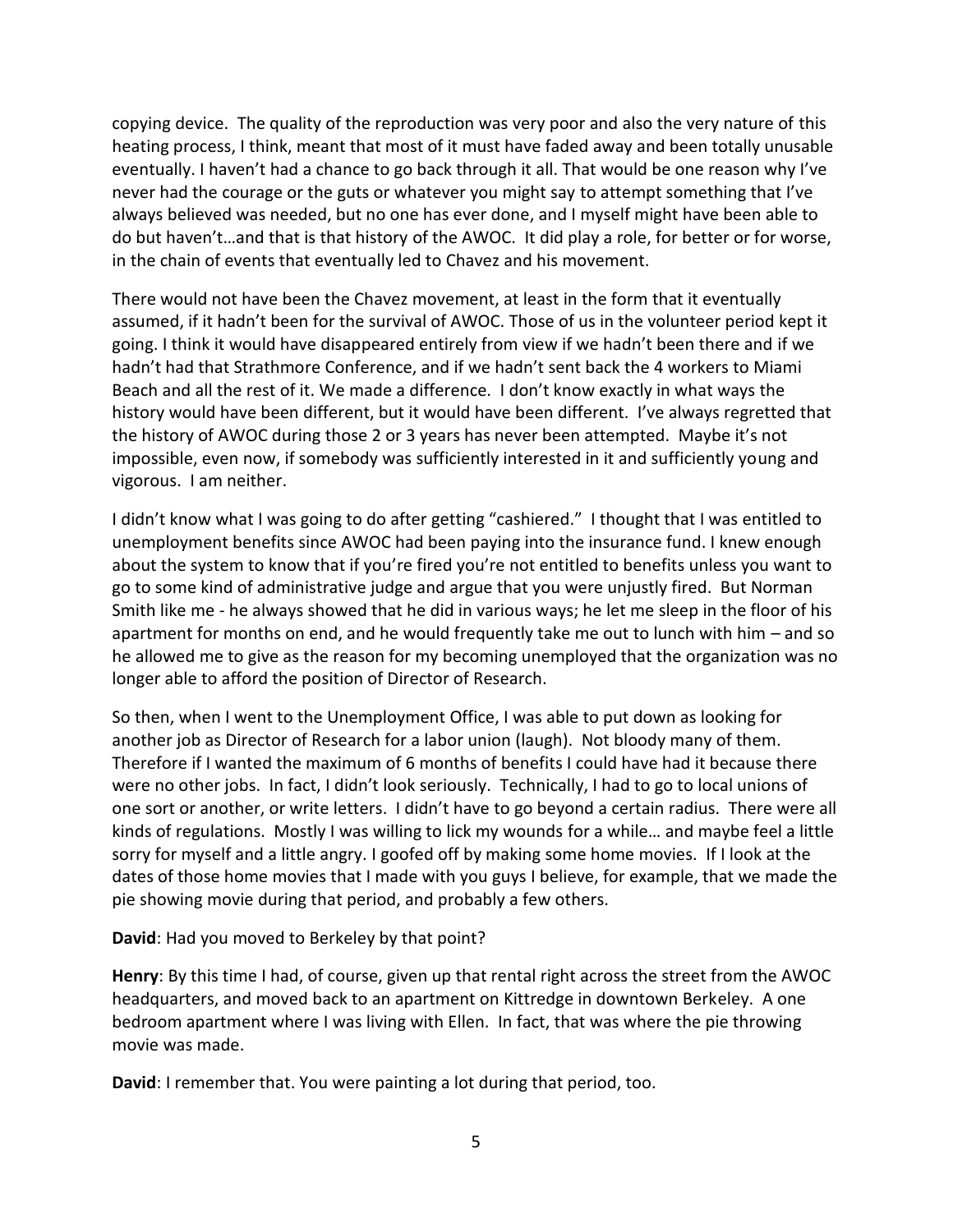**Henry**: Yes, very good point. The living room was a mess, filled with paintings (laugh) and boxes and boxes.

**David**: You moved there only after you were canned by AWOC?

**Henry**: I think so.

**David**: There was a long period when you were visiting us once or twice a week, but you were still living in Stockton?

**Henry**: Well, now, that would have been difficult.

**David**: Long drive.

**Henry**: I thought that there had never been any substantial deviation from the every other weekend business. Early on, I had settled into taking you to Sacramento.

**David**: OK, just sort of the default thing to do…

**Henry**: Anyway, there came a point at which I wanted to make myself socially useful again, so I began to make inquiries about returning to the State Department of Public Health, where I was still in good repute. When I left the State Department of Public Health, in 1955 I guess it was, in order to go to the School of Public Health at the University, I was in good repute (in other words, I had never been fired from the State Department of Public Health). As I say, I began to make inquiries. I learned by the grapevine, that there was new director of the Department, a man named Lester Breslow. I may have possibly mentioned his name before and if not I should because he is a very important figure in my life. He had been a member of my advisory committee when I had been doing the bracero study for the School of Public Health. He was now the Director of the State Department of Public Health. He was one of the few members of my advisory committee on that ill-starred research project who liked what I was doing, although I don't think he was ever involved in the Statement of Opinion of Conscience that got me into trouble.

Anyway, I heard through the grapevine that Dr. Breslow, as one of his innovations at the Department of Public Health, was that he was looking for somebody to combine the fields of Behavioral Science and Public Health. He was looking for somebody competent in sociology or anthropology or social psychology. The position called for a PhD, which I didn't have of course. I guess I didn't speech to Dr. Breslow directly at that point. I had another acquaintance in the hierarchy who was kind of his assistant and I asked him (his name was Dr. Clark) if, on a temporary basis, would you consider me because I have a graduate degree in sociology, if not a PhD, and I had actually a year or a year and a half of study toward a PhD, even though I didn't finish it. So how about taking on me as a temporary while you're looking for somebody to fill the job permanently?

I will end this day's memories by saying that I was given that temporary assignment and in the next installment I will talk about it, but for now, that's it.